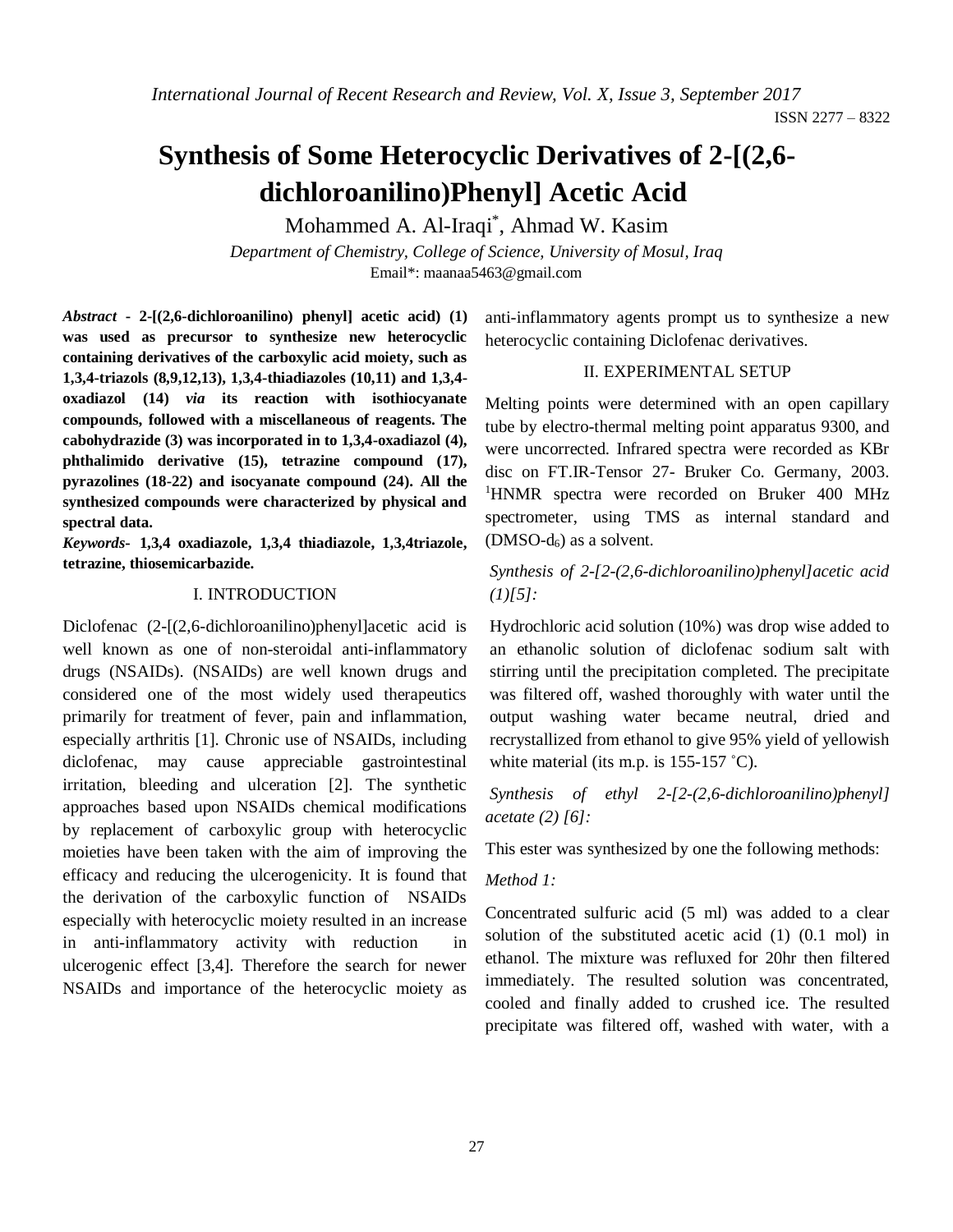sodium bicarbonate solution (10%) and with water, dried then recrystallized from ethanol to give 80% yield of white product (its m.p. is  $70-72$  °C).

#### *Method 2:*

To a clear solution of the acid (1) in ethanol, a concentrated sulfuric acid (20 ml) was gradually added with stirring. The temperature of the resulted solution was raised. The solution was left to cool and then added to a crushed ice. The precipitate was filtered off, washed with sodium carbonate (20%), then thoroughly with water, dried then recrystallized from ethanol to give 95% yield of a white material (its m.p. is  $70-72$  °C).

*Synthesis of 2-[2-(2,6-dichloroanilino)phenyl]aceto hydrzide (3)[6]:*

A mixture of (0.01 mol) of the ester (2) in absolute ethanol (50 ml) and hydrazine hydrate (85%) (0.05 mol) was refluxed for (24 hr). Upon cooling of the reaction mixture, white needle like crystals were separated, filtered off, dried and recrystallized from ethanol to give 80% yield of the hydrazide (3) (its m.p. is  $166-168$  °C).

*Synthesis of 5-(p-bromophenyl)-2-[(2,6-dichloroanilino) benzyl]-1,3,4-oxadiazole (4)[7,8]:*

A mixture of the hydrazide (3) (0.001 mol, 0.31 g) and pbromobenzoic acid (0.001 mol, 0.21 g) and phosphorous oxychloride (5 ml) was refluxed for (5 hr), cooled then added to a crushed ice. The precipitate was filtered off, washed thoroughly with water, dried then recrystallized from ethanol to give 85% yield of white material (its m.p. is  $226-229$  °C).

#### *Synthesis of 1-[{2-(2,6-dichloroanilino)phenyl}acetyl]-4 substituted thiosemicarbazide (5-7)[8,9]:*

A mixture of the hydrazide (3) (0.01 mol., 3.1 g) and isothiocyanate compound (0.01 mol) in absolute ethanol (25 ml) was refluxed until the precipitation was completed (2 hr). The mixture was immediately filtrated. The white precipitate was washed with boiled ethanol, dried then recrystallized from absolute ethanol. The physical and spectral data were listed in table I.

## *Synthesis of 1-amino-2-(aniline/cyclohexylamino)-5-[2- (2,6-dichloroanilino)benzyl]-1,3,4-traiazol (8,9)[8,9]:*

A mixture of thiosemicarbazide (5 or 6) (0.001 mol) and hydrazine hydrate (5 ml) was heated for 15 hr at 60  $^{\circ}$ C then cooled. The precipitate was immediately formed for compound (5), while in case of compound (6), the mixture must be added to a crushed ice to form the precipitate. The white precipitate was washed thoroughly with water then recrystallized from ethanol. The physical and spectral data were listed Table II.

*Synthesis of 2-(anilino/cyclohexylamino)-5-[2-(2,6 dichloroanilino)benzyl)]-1,3,4-thiadiazole (10,11)[8,9]:*

To an ice cooled concentrated sulfuric acid (10 ml), the thiosemicarbazide compound (5 or 6) (0.001 mol) was added slowly with stirring within 15 min. The stirring was continued for further 5 hr in an ice bath. The mixture was poured, with stirring, on a crushed ice. The resulted precipitate was filtered off, washed thoroughly with water until the output water became neutral. The solid material was re-dissolved in cold absolute ethanol then filtered. The filtrate was added to a crushed ice. The resulted white precipitate was filtered off, dried and recrystallized from ethanol. The physical and IR spectral data were listed in table III.

#### *Synthesis of 3-[2-(2,6-dichloro anilino)benzyl]-4-(anilino/ cyclohexylamino)-1,2,4-traizolin-5-thione (12,13)[8,9]:*

A mixture of compound (5 or 6) (0.001 mol) in 4% sodium hydroxide solution (25 ml) was refluxed for (4 hr) then cooled, filtered and the filtrate was added to a crushed ice. The precipitate was filtered off, washed thoroughly with water, until the output water became neutral, dried then dissolved in cold absolute ethanol. The mixture was filtered, and the filtrate added to a crushed ice. The precipitate was filtered off, dried and recrystallized from ethanol. The physical and IR spectral data were listed in table IV.

*Synthesis of 2-anilino-5-[2-(2,6-dichloroanilino)benzyl]- 2,3-dihydro-1,3,4-oxadaiazole (14)[10]:*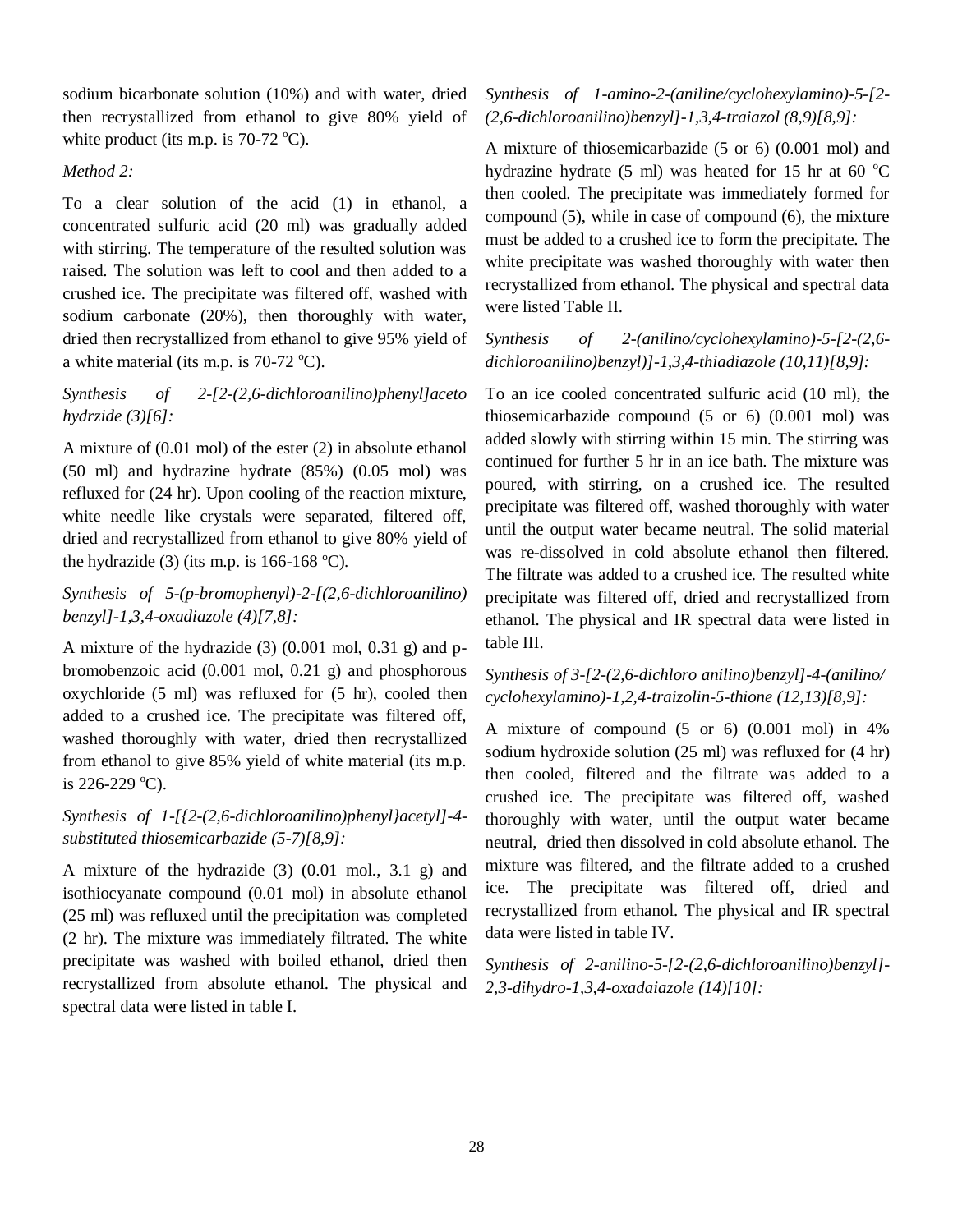To a solution compound  $(5)$   $(0.001$  mol,  $0.044$  g) in methanol (25 ml), mercuric oxide (0.001 mol, 0.022 g) was added. The mixture was refluxed for (4 hr) then immediately filtered. The filtrate was concentrated then added to a crushed ice. The precipitate was filtered off, washed with water then dried. The product was redissolved in absolute ethanol, and the mixture was filtered to remove the starting materials. The filtrate was added to a crushed ice to reprecipitate the product. The white solid material was filtered off, dried and recrystallized from ethanol to give 85% yield of m.p.190- 192°C.

## *Synthesis of N-[α-{2-(2,6-dichloroanilino)phenyl} acetamido]phthalimide (15)[11]:*

A mixture of the hydrazide (3) (0.001 mol, 0.31 g) and phthalic anhydride (0.001 mol, 0.14 g) in absolute ethanol (25 ml) was refluxed for 15hr. The mixture was filtered before cooling and the filtrate was concentrated, cooled and added, with stirring, to a crushed ice. The resulted precipitate was filtered off, dried then recrystallized from ethanol-water to give 80% yield of white material (its m.p. is  $256-257$  °C).

## *Synthesis of N'-benzoyl-α-[2-(2,6-dichloroanilino)phenyl] acethydrazide (16)[12]:*

To solution of the hydrazide (3) (0.001 mol, 0.31 g) in dry benzene (20 ml), benzoyl chloride (0.001 mol, 0.14 g) was drop wise added with stirring. The stirring was continued until the solution becomes clear. The mixture was refluxed for  $(-2 \text{ hr})$  to complete the precipitation. The mixture was filtered, before cooling, and the precipitate was washed with hot dry benzene, to remove the starting materials, dried and recrystallized from ethanol to give a white solid material (its m.p. is  $234-236$  °C).

## *Synthesis of 1,2-dihydro-3-phenyl-6-[2-(2,6-dichloro anilino)benzyl]-1,2,4,5-tetrazine (17)[12]:*

A mixture of compound  $(16)$   $(0.005 \text{ mol}, 2 \text{ g})$  and hydrazine hydrate (10 ml) in absolute ethanol (20 ml) was refluxed for (15 hr). The mixture was concentrated, cooled then added with stirring to a crushed ice. The precipitate was filtered off, dried then recrystallized from n-heptane to give white solid material (its m.p. is  $153-54$  °C).

*Synthesis of 5-phenyl-3-(aryl/alkyl)-2-[α-{2-(2,6-dichloro anilino)phenyl}acetyl]-3,4-dihydro-1H-pyrazole (18-22) [13]:*

To solution of the hydrazide  $(3)$   $(0.005 \text{ mol}, 1.55 \text{ g})$  in ethanol (25 ml), an alcoholic sodium hydroxide solution (45%, 5 ml) was added with stirring. The mixture was heated to 40  $^{\circ}$ C and one of the chalcones (0.005 mol) was added with stirring. The stirring was continued for further (2 hr) then concentrated under reduced pressure. The resulted residue was washed thoroughly with water, until the output water became neutral, dried then recrystallized from ethanol-water. The physical and spectral data of compounds (18-22) were listed in table V.

## *Synthesis of α-[2-(2,6-dichloroanilino)phenyl]acetylazide (23)[14]:*

To a suspended solution of the azide (3) (0.005 mol, 1.55 g) in water (10 ml) and concentrated hydrochloride acid (4 ml), a solution of sodium nitrite (0.025 mol, 1.7 g) in water (10 ml) was drop wise added with stirring under cooling at  $(-5 \degree C)$ . The mixture was stirred for further  $(6 \degree C)$ hr) at the same temperature. The yellow residue was filtered off, washed thoroughly with water then dried (its m.p. is  $58-60$  °C).

#### *Synthesis of 2-(2,6-dichloroanilino)benzylisocyanate (24) [15]:*

A solution of compound  $(23)$   $(0.01 \text{ mol}, 3.21 \text{ g})$  in dry toluene (10 ml) was refluxed for (15 min) and the resulted precipitate was filtered off, washed with hot toluene, dried and recrystallized from benzene to give 85% yield of white solid product (its m.p. is  $222-224$  °C).

## *Reaction of isocyanate compound (24) with miscellaneous compounds [14]:*

A mixture of isocyanate compound  $(24)$   $(0.01$  mol,  $2.9$  g) and different compounds (such as aniline, substituted aniline, alcohols, phenols, and hydrazines) (0.01 mol) in DMF (25 ml) was refluxed for different times, then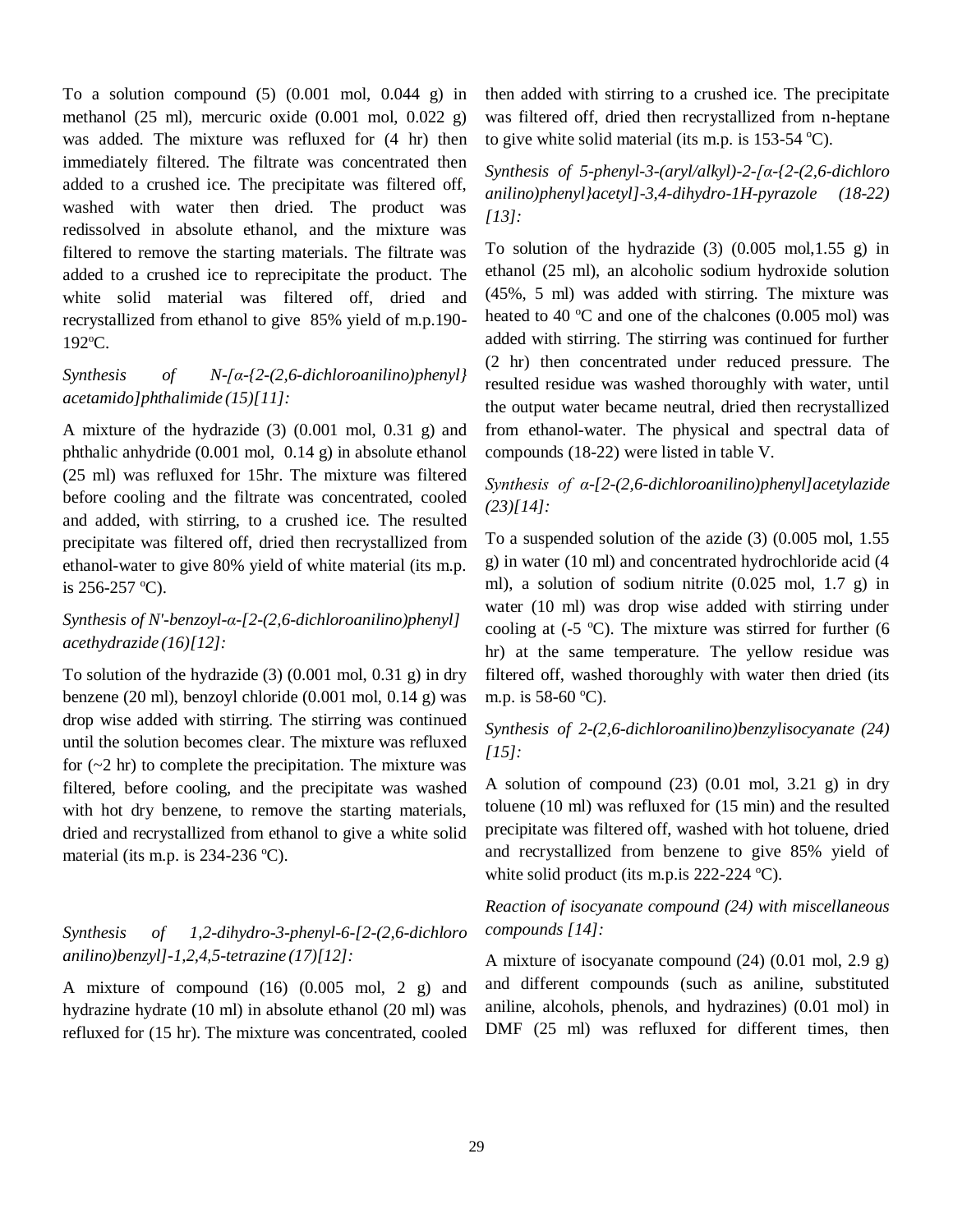filtered immediately. The filtrate was cooled then poured on a crushed ice. The resulted precipitate was filtered off, washed with water, dried then recrystallized from ethanol to give brown product. Interestingly, all the reactions gave a same product (its m.p. is  $120-122$  °C), which is identified as 1-(2,6-dichlorophenyl)-3,4-dihydro quinazoline-2(H) one. On the other hand, refluxing of compound (24) in DMF onlyb gave, also, the same product.

#### III. RESULTS AND DISSCUSION

The process for synthesis of heterocyclic compounds is out lined in Scheme 1.

 The key intermediate for preparation of variety of heterocyclic compounds is the carbohydrazide derivative (3) of 2-[2-(2,6-dichloroanilino)phenyl]acetic acid (1). This hydrazide is readily synthesized via conventional esterification of the acid (1) *via* its reaction with ethanol in presence of sulfuric acid, followed by treatment of the resulted ester (2) with excess of hydrazine hydrate in absolute ethanol. The IR spectrum of the ester (2) showed absorption bands for C=O bond stretching at  $1732 \text{ cm}^{-1}$ , N-H bond stretching at 3249 cm<sup>-1</sup> and C-Cl bond stretching at  $798 \text{ cm}^{-1}$  in addition to two bands at  $1105$  and  $1173$  cm<sup>-1</sup> for symmetrical and asymmetrical C-O-C bonds stretching respectively. The IR spectrum of the hydrazide (3) revealed the appearance of stretching bands for N-H bond at 3329 cm<sup>-1</sup> and the band for  $C=O$  bond stretching was shifted to lower frequency at  $1635 \text{ cm}^{-1}$  compared with that of ester due to tautomersim. The observed peaks in <sup>1</sup>HNMR spectrum were identical with the chemical structure of the hydrazide (3), whereas it appeared five peaks: δ(ppm): 3.52 (s, 2H, CH2); 4,33 (S, 2H, NH2); 6.32 (s, 1H, NH), 6.33-8.42 (m, 7H, Ar-H), 9.49 (S,1H, CONH) [17, 18].

 The hydrazide (3) was reacted with p-bromobenzoic acid in presence of POCl<sub>3</sub> as a chlorinating, cyclization and dehydrating agent to form 1,3,4-oxadiazole compound (4). The IR spectrum of this compound exposed the appearance of a stretching band for C=N endocyclic bonds at 1680 cm<sup>-1</sup> and two bands at 1068  $&$  1279 cm<sup>-1</sup> for C-O-C symmetrical and asymmetrical bonds stretching respectively.

 On the other hand, the reaction of the hydrazide (3) with isothiocyanate compounds, namely, phenyl, cyclohexyl and allyl isothiocyanate yielded the thiosemecarbazides (5-7). The IR spectra of these compounds showed absorption bands at 1670-1668 cm-1 for C=O bond stretching and at  $1146-1205$  cm<sup>-1</sup> for C=S bond stretching. The compounds (5&6) were used as precursors to synthesize the heterocyclic derivatives (8-14) via their reaction with various reagents. The reaction of compounds (5&6) with hydrazine hydrate afforded 1 aminotriazoles (8&9). The IR spectra of these compounds showed absorption bands at  $1624-1635$  cm<sup>-1</sup> for C=N bond stretching. It was, also, exposed the absence of stretching bands of  $C=O$  and  $C=S$  bonds. <sup>1</sup>HNMR spectrum of compound (8) showed chemical shifts  $\delta$ (ppm) at: 3.35 (s, 2H, CH2), 3.93 (S, 2H, NH2), 6.16 (S, 1H, NH) and 6.77- 7.54 (m, 12H, Ar-H).

 moreover, refluxing of compounds (5&6) in acidic medium afforded 1,3,4-thiadiazoles (10&11) via thermal intra molecular cyclization process. The IR spectra of compounds (10&11) exposed the absence of stretching bands of C=O and C=S groups and appearance of absorption bands at 1562 and 1604  $\text{cm}^{-1}$  related to C=N bond stretching. The  ${}^{1}$ HNMR spectrum of compound (10) showed a characteristic chemical shifts  $\delta$ (ppm) at: 4.41 (S, 2H, CH2), 6.18 (S, 1H, NH), 6.85-7.57 (m, 12H, Ar-H), 10.44 (S, 1H, het-NH).

 Furthermore, the compounds (5&6) were subjected to a cyclization reaction by refluxing with aqueous sodium hydroxide solution (4%) to give 1,2,4-triazole-5-thiol compounds (12&13). The structure of these compounds were resonated between the thione and thiol forms. The IR spectra of compounds (12&13) exposed the absence of stretching bands of  $C=O$  bond and appearance of  $C=N$ bond stretching bands at 1592 and  $1647 \text{ cm}^{-1}$  and  $C=S$ bond stretching band at 1169 and 1190 cm<sup>-1</sup>. The <sup>1</sup>HNMR for compound (12) was more informative, characteristic chemical shifts were observed  $\delta$ (ppm) at: 3.94 (S, 2H, CH2), 6.18 (S, 1H, NH), 6.72-7.52 (m, 12H, Ar-H) and 13.78 (S, 1H, SH).

 Moreover treatment of compound (5) with mercuric oxide in methanol afforded 1,3,4-oxadiazol compound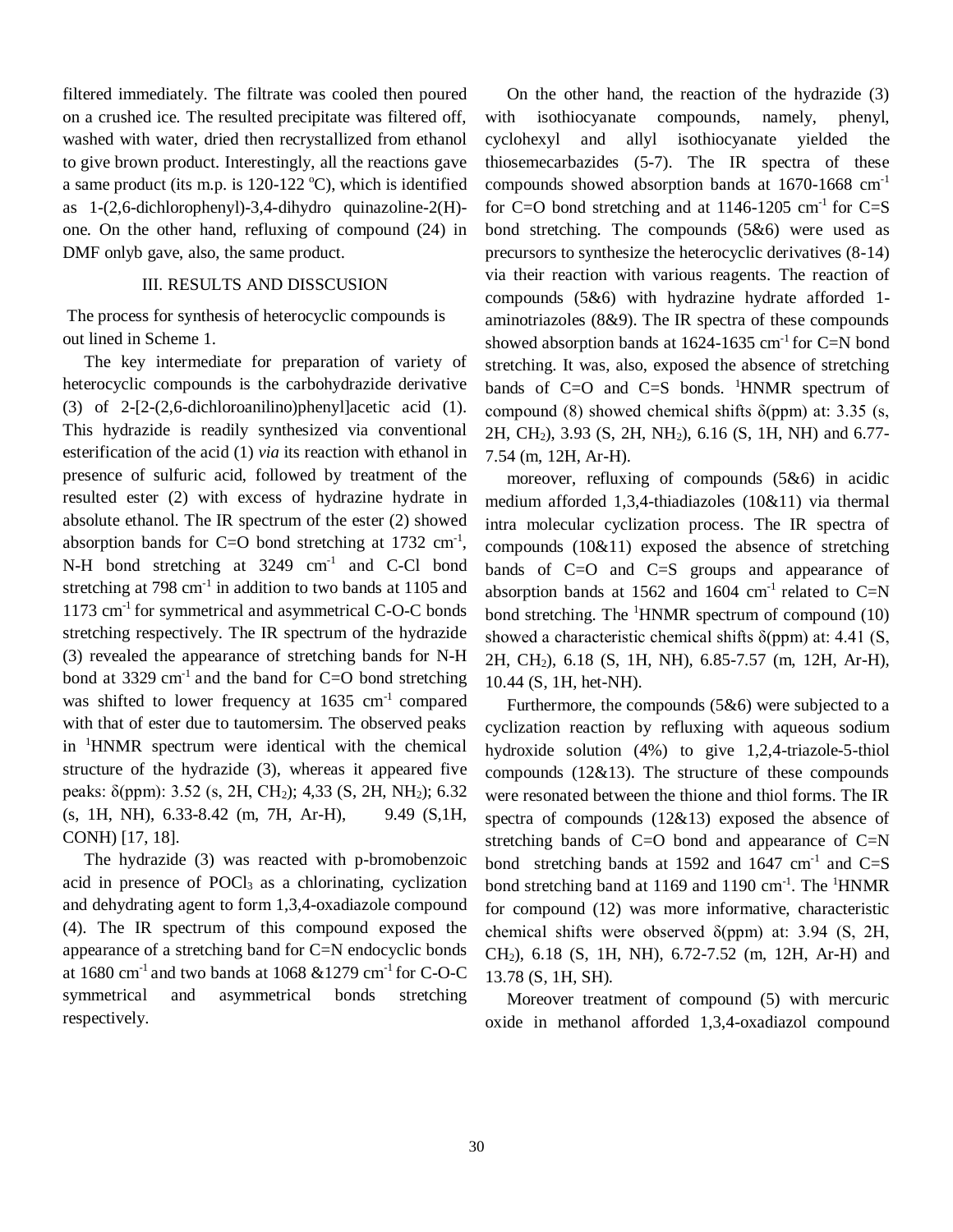(14). The IR spectrum indicated the absence of  $C=O$  and C=S bond stretching bands and appearance of C=N bond stretching band at  $1603 \text{ cm}^{-1}$  and two bands at  $1032 - 1232$ cm-1 for symmetrical and asymmetrical C-O-C bonds stretching.

 On the other hand, the hydrazide (3) can, also, be used to synthesize another new compounds. Interesting, was allowed to react with phthalic anhydride to produce a phthalimide derivative (15). Its IR spectrum showed absorption bands at 1680 and 1652 for the phthalimide and amid C=O bond stretching respectively.  ${}^{1}$ HNMR spectrum showed a characteristic chemical shifts  $\delta$ (ppm) at: 3.85 (S, 2H, CH2), 6.32 (S,1H, NH) and 6.95-7.98 (m,12H, Ar-H, NHCO).

 Moreover, the hydrazide (3) was, also, treated with benzoyl chloride to from the diacyl hydrazine compound (16), which was, then, converted to the tetrazine (17), by its refluxing with hydrazine hydrate in ethanol. The IR spectrum of compound (16) showed absorption bands at 1668 and 1630 cm<sup>-1</sup> for the two C=O bonds stretching, while the IR spectrum for tetrazine compound  $(17)$ showed absorption band at  $1656 \text{ cm}^{-1}$  for the C=N bond stretching and absence of C=O bond stretching.

 The synthesis of a series of pyrazoline compounds (18- 22) was carried out via treatment of the hydrazide (3) with alcoholic sodium hydroxide solution (45%), then with one of the synthesized chalcones via Michel addition [13]. The IR spectra of compounds (18-22) revealed the appearance of stretching bands for N-H and C=O bonds at 3282-3232 and 1664-1643 cm<sup>-1</sup> respectively. The <sup>1</sup>HNMR spectrum of compound (22) showed a characteristic chemical shifts  $\delta$ (ppm) at: 3.31(d, 2H, cyclic CH<sub>2</sub>), 4.01 (t, 1H, cyclic CH), 4.23 (S, 2H, CH2), 6.27 (S, 1H, NH), 6.8-7.86 (m, 16H, Ar-H).

 The hydrazide (3) was, also, converted to the azide derivative (23 ) via its reaction with nitrous acid under cooling. The azide gave a characteristic absorption band in IR spectrum for the azide  $(N_3)$  bond stretching at 2140 cm<sup>-1</sup>, in addition to C=O bond stretching at 1720 cm<sup>-1</sup>. This azide underwent Curtis rearrangement under boiling in dry toluene to give an isocyanate compound (24). The IR spectrum of this compound showed a characteristic

absorption band at 2266  $cm^{-1}$  related to the (N=C=O) bonds stretching. The <sup>1</sup>HNMR showed three chemical shifts  $\delta$ (ppm) at: 4.32 (s, 2H, CH<sub>2</sub>), 6.31 (s, 1H, NH), 6.78-7.5 (m, 7H,Ar-H).

Finally, the reaction of the isocyanate compound (24) with various amines, alcohols and phenols does not afforded the expected products (substituted urea and carbamate derivatives respectively), but all reactions afforded same product which is 1-(2,6-dichlorophenyl)-3,4-dihydro quinazoline-2(1H)-one (25). This means that the intramolecular cyclization reaction the isocyanate compound occurred before the intermolecular reaction between the isocyanate compound and the previous mentioned compounds. The IR spectrum of compound indicated the absence of N=C=O bond stretching at  $2266$  Cm<sup>-1</sup> and appearance of C=O and C=C bond stretching bands at 1690 and 1610 Cm<sup>-1</sup>.

#### IV. REFERENCES

- [1] A. Palomer, F. Cabre, J. Pascual, J. Campos, M.A. Trugillo, A. Entrena, M.A. Gallo, L. Garcia, D. Maclcon, and A. Espinosa, (2002), J. Med. Chem., 45, 1402-1411.
- [2] S. Sivaraj, P. Muthumani, S. Venkataraman, J. Raamamurthy, R. Siva Kumar, and P. Kumarnallasivan, (2012), Der. Pharma. Chemica., 4(3), 1339-1349.
- [3] M. Duflas, M.R. Norrison, J. Brelet, J. Courant, G. Le Baut, N. Grimaud and J. Petit, (2001), Eur. J. Med. Chem.,36, 545-553.
- [4] A.S. Kalgutkar, A.B. Marnett, B.C. Crews, R.P. Remmel, and L.J. Marnett, (2000), J. Med. Chem. 43, 2860-2870.
- [5] P. L. Somashekar, P. N. Sanjaypai and G. RAO, (2013), Chem. Sci. Trans., 2(3), 813-820.
- [6] A. Hasan, N. F. Tomas and S. Gapil, (2011), Molecules, 16, 1297-1309.
- [7] V. Padmavathi, G.S. Reddy, A.V. N. Mohan and K. Mahesh, (2008), Arkivock (xvii), 48-60.
- [8] M. Amir and K. Shikha, (2004), Eur. J. Med. Chem., 39(6), 535-545.
- [9] S. Hussain, J. Sharma and M. Amir, (2008), E-Journal of Chemistry, 5(4), 963-968.
- [10] K.M. Daoud, A.W. Al-Obaydi,( 2008), National Journal of Chemistry, 31, 531-542.
- [11] A.A. Abu-Hashem and A.S. Aly, (2012), Arch. Pharm. Res., 35(3), 437-445.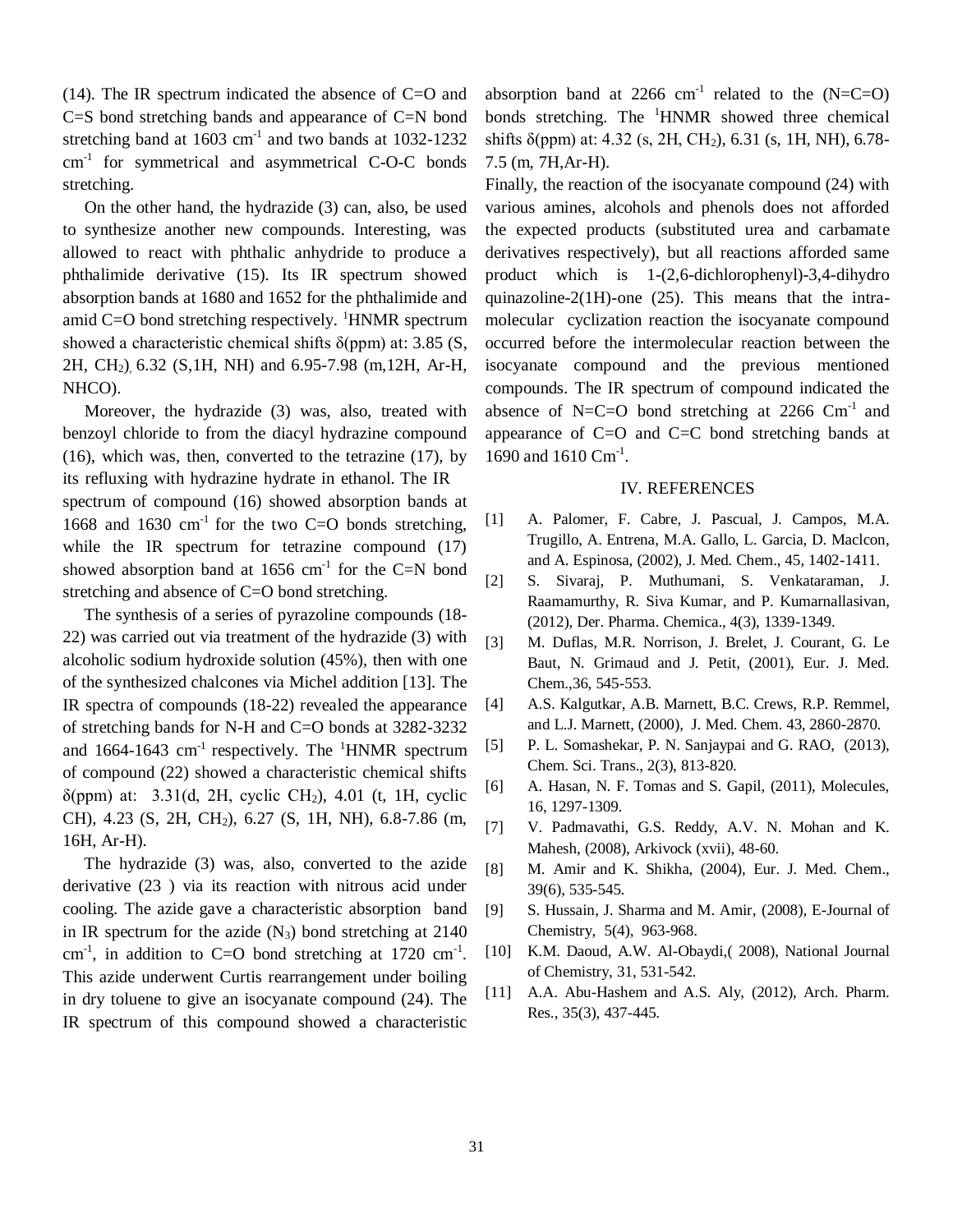- [12] M. A. El-Hashash and S. A. Rizk, (2012), Middle-East J. Sci. Res., 11(4), 541-549.
- [13] A. J. Al-Hamadany and A. M. Hamdy, J. Edu. &Sci, 2(18), 42-50, (2006).
- [14] V. Jakubkiene, Z. Kacnova, M. M. Burbuliene and P. Vainilavicius, (2010), Arkivoc, xi, 39-48.
- [15] T. Sasaki, Sh. Eguchi and T. Okano, (1980), Synthesis, 472-475.
- [16] R.M. Silverstein, (2005) spectrometric identification of organic compounds".7<sup>th</sup> ed. John Wiley and Sons, Inc. New York.
- [17] E. Pretch, (2009), "Structure determination of organic compounds<sup>"</sup>, 4<sup>th</sup> ed. Springer - Verlag Berlin Heidelberg.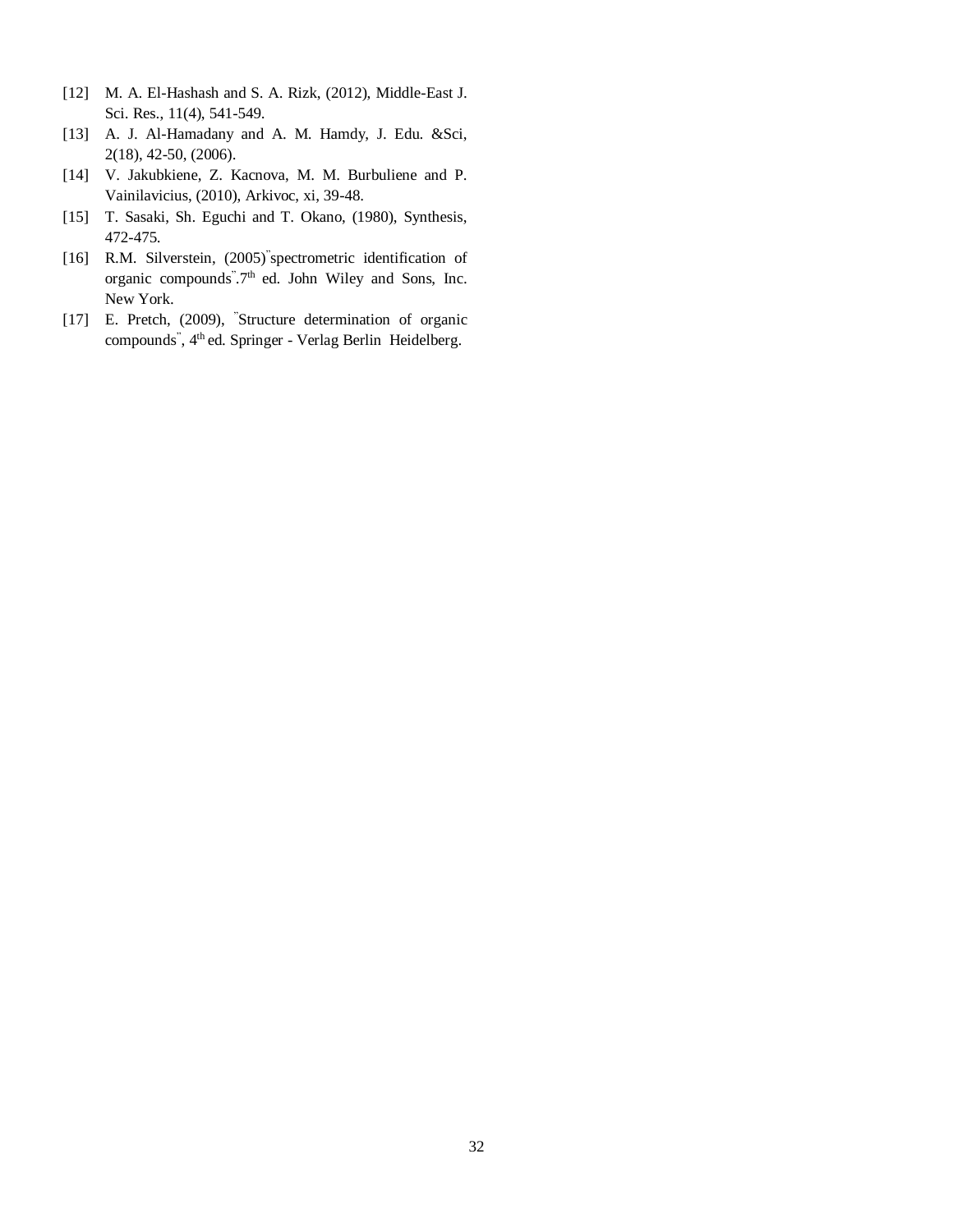

**Scheme 1**

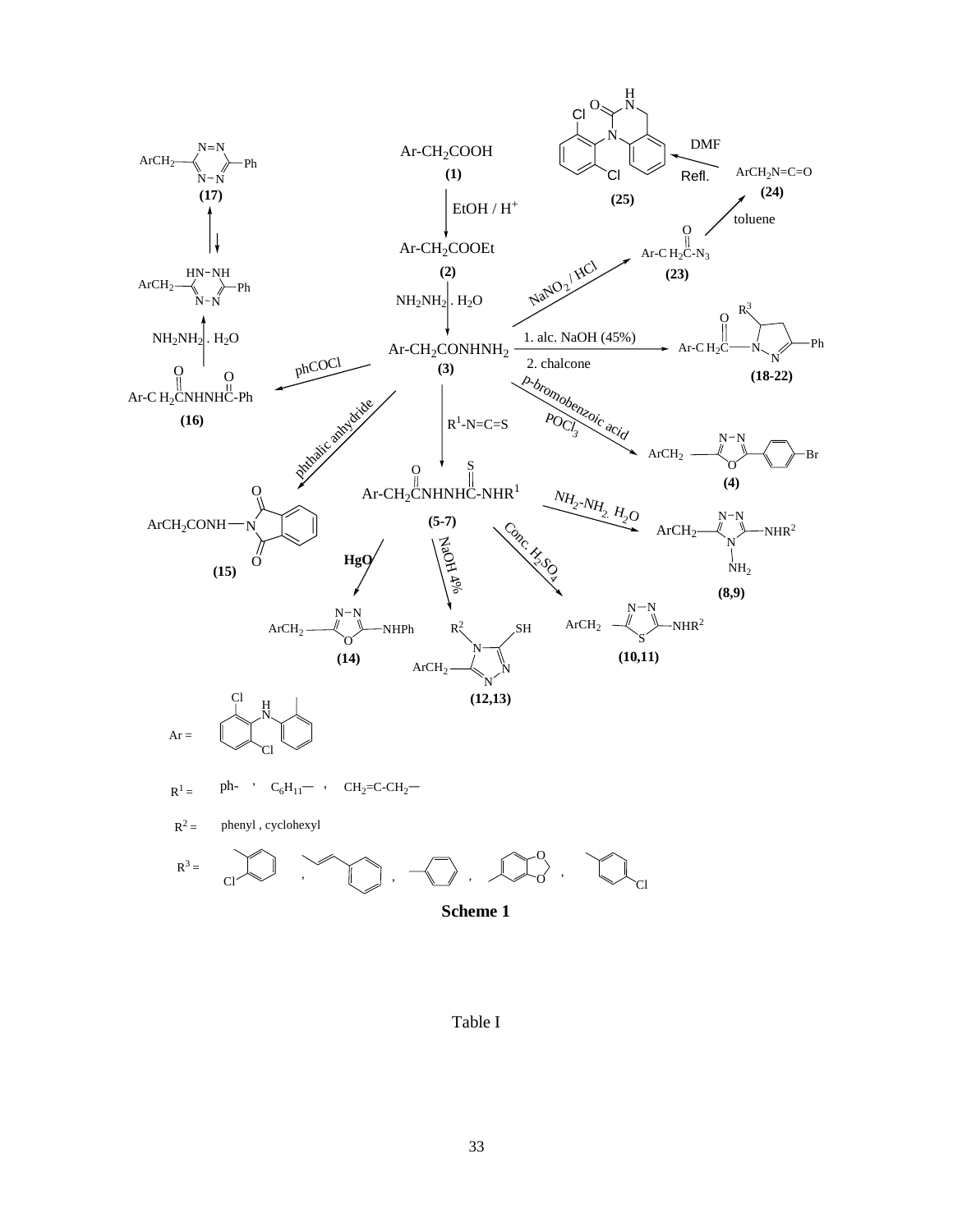| Compd. | $R_1$      | M.P. $(^{\circ}C)$ | Yield | IR $v$ (Cm <sup>-1</sup> ) |       |         |         |
|--------|------------|--------------------|-------|----------------------------|-------|---------|---------|
| No.    |            |                    | (%)   | $N-H$                      | $C=O$ | $C = C$ | $C = S$ |
|        | phenyl     | 166-167            | 92    | 3221                       | 1670  | 1589    | 1163    |
| O      | Cyclohexyl | 200-201            | 90    | 3276                       | 1668  | 1533    | 1146    |
|        | Allyl      | 207-208            | 88    | 3182                       | 1684  | 1545    | 1202    |

Physical and spectral data of compounds (5-7)

# Table II

# Physical and spectral data of compounds (8,9)

| Compd. | $R_1$         | M.P.    | Yield         | IR $v$ (Cm <sup>-1</sup> ) |         |       |
|--------|---------------|---------|---------------|----------------------------|---------|-------|
| No.    |               | (°C)    | $\frac{9}{6}$ | $N-H$                      | $C = C$ | $C=N$ |
|        | Ph-           | 248-250 | 87            | 3300                       | 1576    | 1624  |
|        | $C_6H_{11}$ - | 140-143 | 77            | 3327                       | 1587    | 1635  |

# Table III

# Physical and IR spectral data of compounds (10,11)

| Compd. |               | M.P.          | Yield | IR $v$ (Cm <sup>-1</sup> ) |       |
|--------|---------------|---------------|-------|----------------------------|-------|
| No.    |               | $(^{\circ}C)$ | (% )  | $C=N$                      | $N-H$ |
| 10     | ph-           | 302-304       | 77    | 1562                       | 3180  |
|        | $C_6H_{11}$ - | 163-165       | 79    | 1604                       | 3259  |